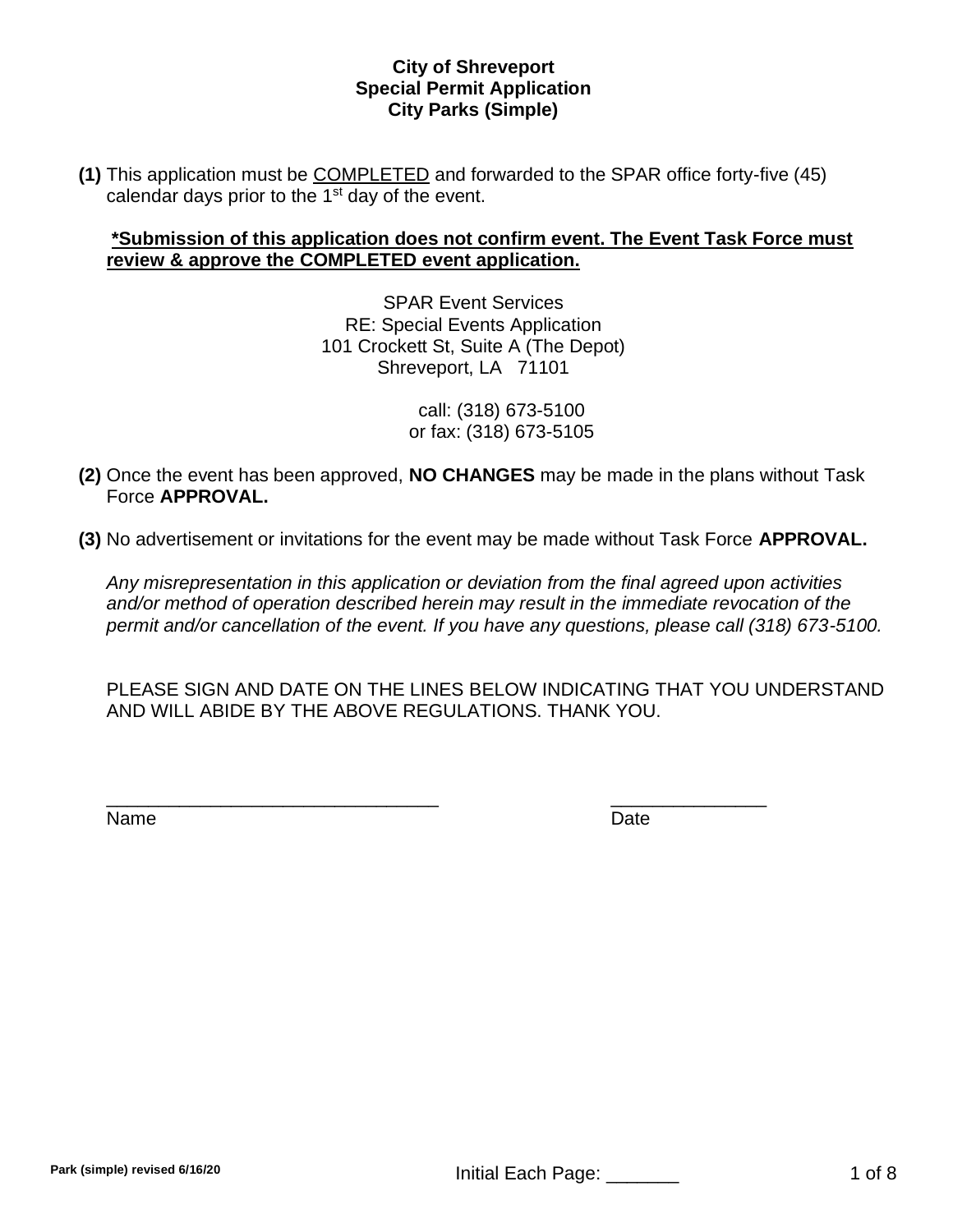| EVENT INFORMATION                                                                                            |  | $\Box$ Public (anyone is invited) $\Box$ Private (select group of people invited) |  |  |  |
|--------------------------------------------------------------------------------------------------------------|--|-----------------------------------------------------------------------------------|--|--|--|
|                                                                                                              |  |                                                                                   |  |  |  |
| Location of Event: (Select ALL that apply)                                                                   |  |                                                                                   |  |  |  |
|                                                                                                              |  |                                                                                   |  |  |  |
|                                                                                                              |  | NO ADMISSION FEES ARE ALLOWED IN CITY PARKS                                       |  |  |  |
| NO ALCOHOL ALLOWED IN CITY PARKS WITHOUT LEGISLATION AND PERMITS                                             |  |                                                                                   |  |  |  |
|                                                                                                              |  |                                                                                   |  |  |  |
|                                                                                                              |  |                                                                                   |  |  |  |
|                                                                                                              |  |                                                                                   |  |  |  |
|                                                                                                              |  |                                                                                   |  |  |  |
|                                                                                                              |  |                                                                                   |  |  |  |
|                                                                                                              |  |                                                                                   |  |  |  |
| Producing Organization (If Applicable) Manual Manual Manual Manual Manual Manual Manual Manual Manual Manual |  |                                                                                   |  |  |  |
| **Must match the insurance certificate                                                                       |  |                                                                                   |  |  |  |
| Mailing Address: __________________________________City: _________________State: _____ Zip: ______           |  |                                                                                   |  |  |  |
| Phone: Day __________________ Evening: ______________ Cell: _______________ Fax: __________________          |  |                                                                                   |  |  |  |
|                                                                                                              |  |                                                                                   |  |  |  |
|                                                                                                              |  |                                                                                   |  |  |  |
|                                                                                                              |  |                                                                                   |  |  |  |
|                                                                                                              |  |                                                                                   |  |  |  |
| What time frame is your event?                                                                               |  |                                                                                   |  |  |  |
| Set Up/Load In:                                                                                              |  |                                                                                   |  |  |  |
| Event Time:                                                                                                  |  |                                                                                   |  |  |  |
|                                                                                                              |  | Gates Open to Public for the Event at _______________                             |  |  |  |
| Break Down/Load Out:                                                                                         |  | Start Time ________________ – End Time __________________                         |  |  |  |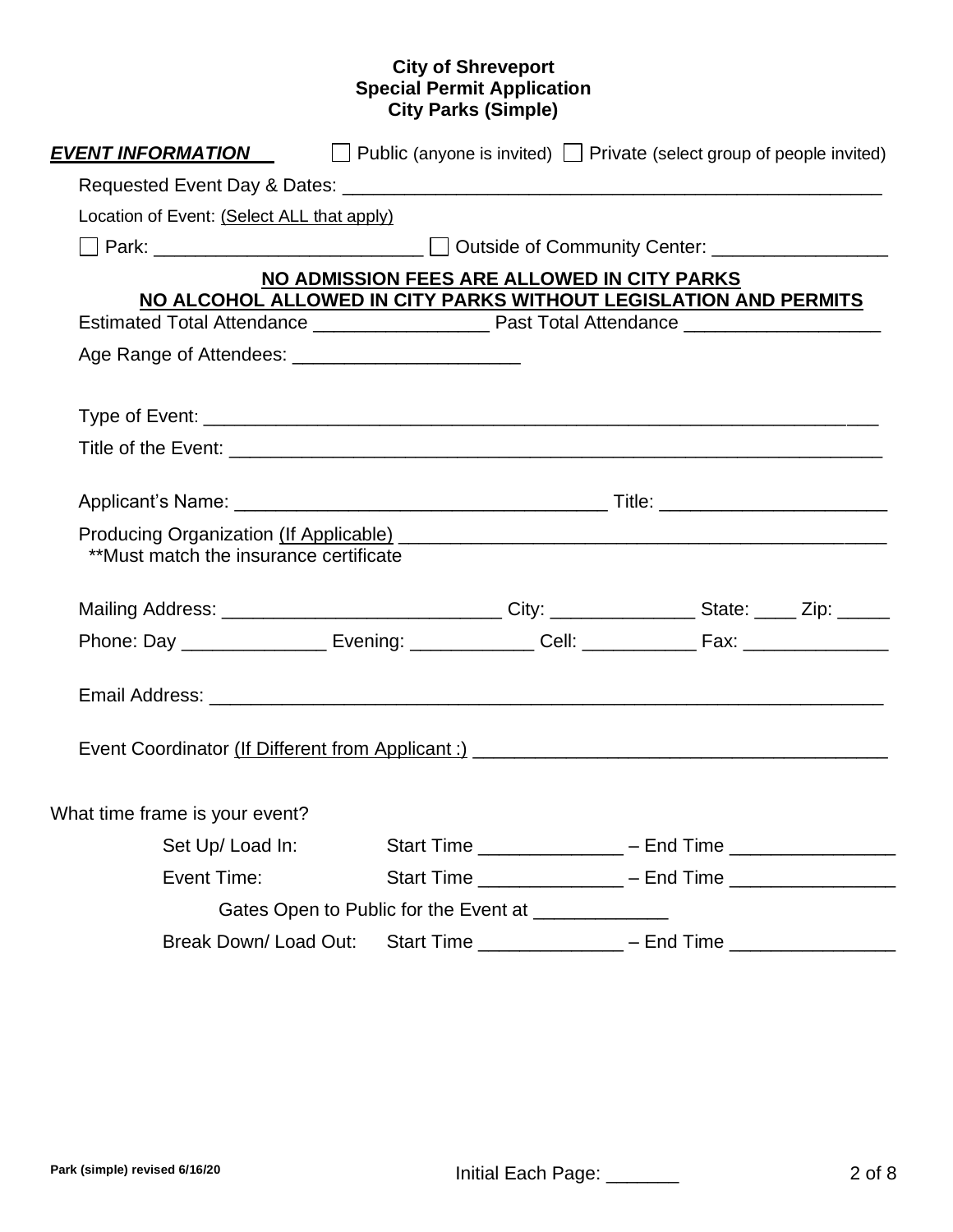### *SET-UP PLAN (DIAGRAM):*

| the following information:                                                            | The set-up plan (Diagram) for the event must be submitted with the application in full and include |
|---------------------------------------------------------------------------------------|----------------------------------------------------------------------------------------------------|
| Will you be using tents? $\Box$ Yes $\Box$ No                                         | Will the tent have sides? $\Box$ Yes $\Box$ No                                                     |
| Private Pop Up tents?   Yes   No                                                      | If yes, how many sides: ________                                                                   |
| OR Contracted tent company? $\Box$ Yes $\Box$ No                                      |                                                                                                    |
|                                                                                       |                                                                                                    |
| <b>Electrical Details:</b>                                                            |                                                                                                    |
| Using existing electrical outlets                                                     |                                                                                                    |
| Will a generator be used for power, including any vendor, especially food?            | <b>No</b><br>Yes I I                                                                               |
| Please remember you cannot refuel during event.                                       |                                                                                                    |
| The generator must be off for at least 1 hour prior to refueling                      |                                                                                                    |
| The generator must be safe from public as well as spare gasoline/diesel.              |                                                                                                    |
|                                                                                       | Not Applicable                                                                                     |
|                                                                                       |                                                                                                    |
| Please provide detailed entertainment lineup. ***Loud Noise permit may be required*** |                                                                                                    |
|                                                                                       |                                                                                                    |

\*\***NO SUBSTITUTIONS OR CHANGES** to Live Entertainment Groups are allowed without approval of The Event Task Force

\_\_\_\_\_\_\_\_\_\_\_\_\_\_\_\_\_\_\_\_\_\_\_\_\_\_\_\_\_\_\_\_\_\_\_\_\_\_\_\_\_\_\_\_\_\_\_\_\_\_\_\_\_\_\_\_\_\_\_\_\_\_\_\_\_\_\_\_\_\_\_\_

\_\_\_\_\_\_\_\_\_\_\_\_\_\_\_\_\_\_\_\_\_\_\_\_\_\_\_\_\_\_\_\_\_\_\_\_\_\_\_\_\_\_\_\_\_\_\_\_\_\_\_\_\_\_\_\_\_\_\_\_\_\_\_\_\_\_\_\_\_\_\_\_

**LIST ALL** Other Entertainment (i.e. Carnival rides, sporting activities, bounce houses, etc.)

| All Carnival ride and Inflatables must be inspected by the Louisiana State Fire Marshal's Office.            |                |
|--------------------------------------------------------------------------------------------------------------|----------------|
| Organizer is responsible for requesting the inspector a minimum of 14 days prior to event admission, whether |                |
| free charge or admission:                                                                                    |                |
| Current Amusement Ride Inspector: Captain Ricky Roubique 1-225-938-2360                                      | 1-800-256-5452 |
|                                                                                                              |                |
| $\Box$ Will there be Fireworks or Pyrotechnics? $\Box$ Yes $\Box$ No                                         |                |
| Date and Time of Fireworks:                                                                                  |                |
|                                                                                                              |                |

Contact Name, Phone No. & Address: \_\_\_\_\_\_\_\_\_\_\_\_\_\_\_\_\_\_\_\_\_\_\_\_\_\_\_\_\_\_\_\_\_\_\_\_\_\_\_\_\_\_\_

\_\_\_\_\_\_\_\_Shreveport Fire Dept Fire Prevention office must be contacted at minimum of 30 days prior. State Fire Marshal office may also be required.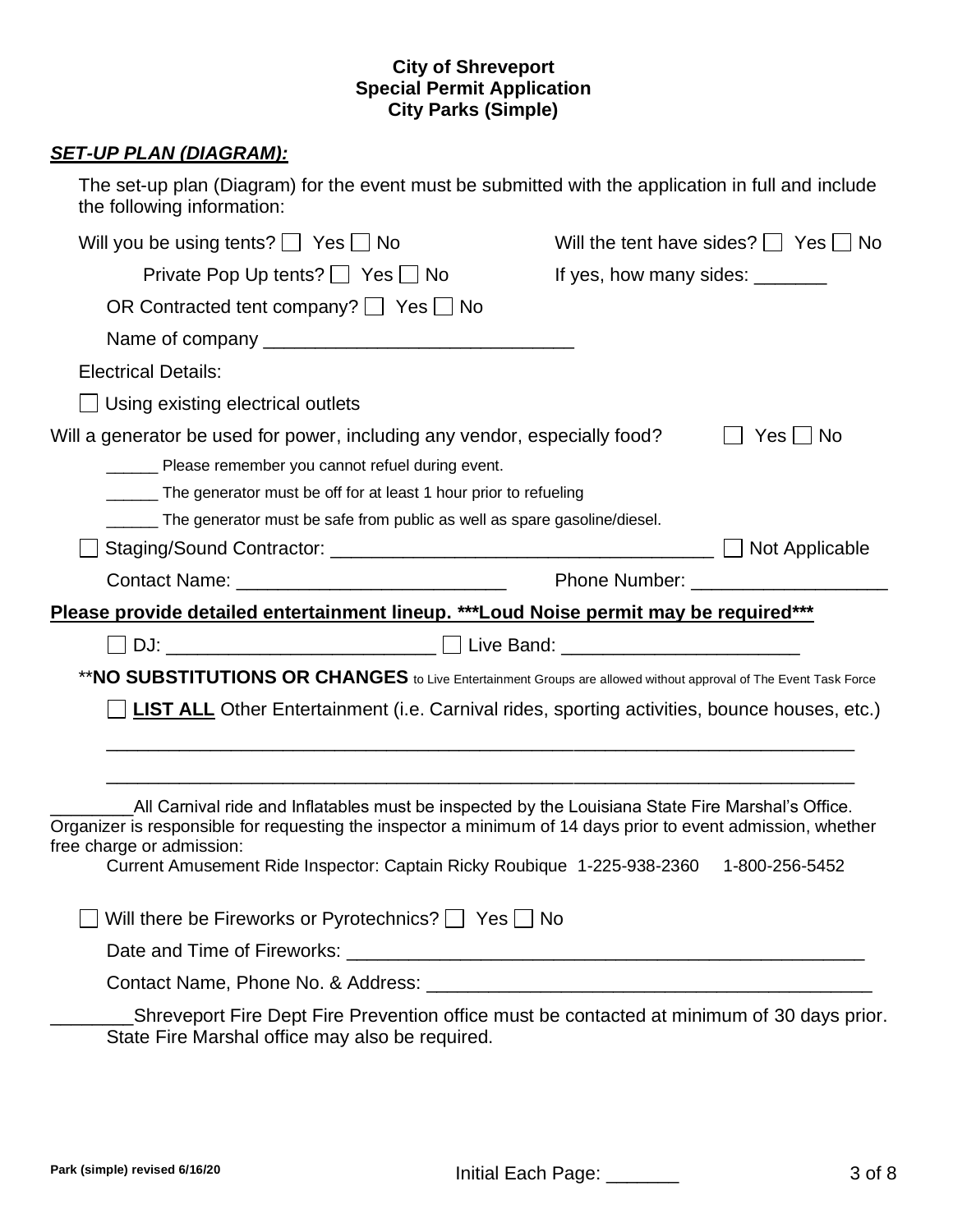Concessions or Food Vendors including Food Trucks (Please make sure each food vendor has a certificate of liability insurance)

\_\_\_\_\_\_\_\_\_\_\_\_\_\_\_\_\_\_\_\_\_\_\_\_\_\_\_\_\_\_\_\_\_\_\_\_\_\_\_\_\_\_\_\_\_\_\_\_\_\_\_\_\_\_\_\_\_\_\_\_\_\_\_\_\_\_\_\_\_\_\_\_\_\_\_\_\_\_

\_\_\_\_\_\_\_\_\_\_\_\_\_\_\_\_\_\_\_\_\_\_\_\_\_\_\_\_\_\_\_\_\_\_\_\_\_\_\_\_\_\_\_\_\_\_\_\_\_\_\_\_\_\_\_\_\_\_\_\_\_\_\_\_\_\_\_\_\_\_\_\_\_\_\_\_\_\_

**NO ALCOHOL IS ALLOWED AT CITY PARKS WITHOUT SPECIAL PERMISSION.**

Describe each vendor (attach additional sheet if necessary)

# *TRASH DETAIL:*

The event organizer is responsible for discarding trash created by your event. A trash plan is required, to include how the trash will be discarded from site.

\_\_\_\_\_\_\_\_\_\_\_\_\_\_\_\_\_\_\_\_\_\_\_\_\_\_\_\_\_\_\_\_\_\_\_\_\_\_\_\_\_\_\_\_\_\_\_\_\_\_\_\_\_\_\_\_\_\_\_\_\_\_\_\_\_\_\_\_\_\_\_\_\_\_\_\_\_\_

# *COST ASSOCIATED WITH EVENT WILL BE BILLED TO APPLICANT / PRODUCING ORGANIZATION*

All costs associated with your event including electrician, trash removal, event clean up including bathrooms, by SPAR employees, will be the responsibility of the event applicant. An estimate of the cost will be made available before the contract is signed. Call Event Services for estimates at (318) 673-5100.

Damage to City Property will be assessed and billed accordingly.

### *SAFETY PROCEDURES*

**The cost of security is the responsibility of the applicant.** The number and type will be determined by the Chief of Police or his designee. A labor cost will be provided by the Shreveport Police Department by calling (318) 673-6945 or (318) 673-6946. The requirements of having EMS (318) 673-6720 or Fire Prevention (318) 673-6740 on site will be evaluated and made on the basis of each event by the City of Shreveport Task Force Committee. **Applicant is responsible for contacting the Shreveport Police Department and/or the Shreveport Fire Department at least two (2) weeks prior to the event.**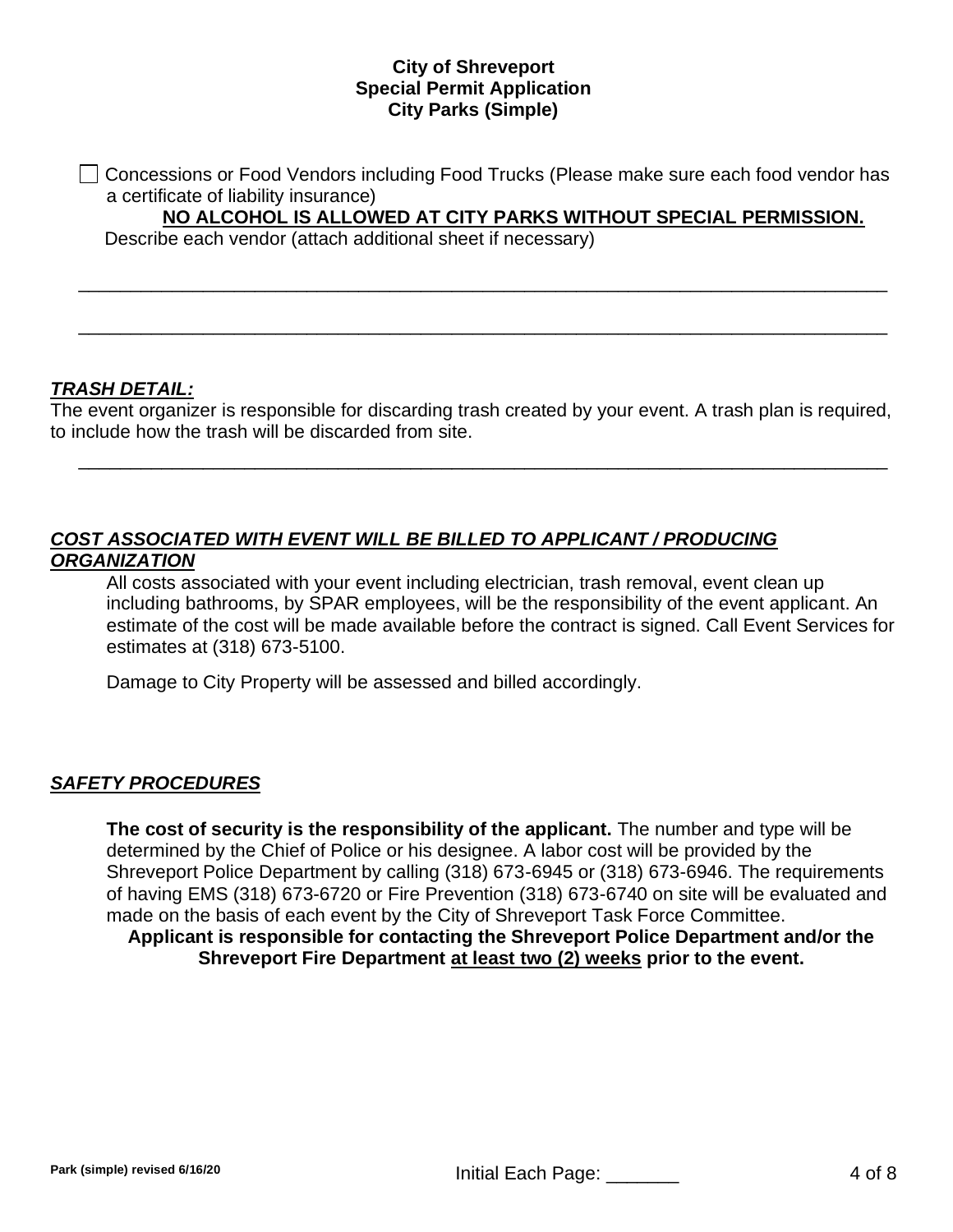# *ADVERTISING EVENTS ON CITY PROPERTY*

#### **Please provide a copy of all advertising, programs, invitations, etc**

No advertisement or invitations for the event may be made without **PRIOR APPROVAL** from the Task Force.

Please describe the type of promotion you will be using:

|  |  |  | □ TV □ Radio □ Poster □ Billboard □ City Calendar □ Flyer □ Newspaper □ Invitations |  |  |  |  |
|--|--|--|-------------------------------------------------------------------------------------|--|--|--|--|
|--|--|--|-------------------------------------------------------------------------------------|--|--|--|--|

Website: \_\_\_\_\_\_\_\_\_\_\_\_\_\_\_\_\_\_\_\_\_\_\_\_\_\_\_\_\_\_\_\_\_\_\_\_\_\_\_\_\_\_

□ Social Media: <br>□ Cther:

\_\_\_\_\_\_\_\_\_\_\_\_\_\_\_\_\_\_\_\_\_\_\_\_\_\_\_\_\_\_\_\_\_\_\_\_\_\_\_\_\_\_\_\_\_\_\_\_\_\_\_\_\_\_\_\_\_\_\_\_\_\_\_\_\_\_\_\_\_\_\_\_\_

Contact name & phone number to be used for public information:

# *PARKING PLANS*

A parking plan is required with each permit. Parking is limited at each park and cannot be blocked from the public.

Where are the overflow cars going to park? What are you publicizing for overflow parking? Please submit advertisement of overflow parking.

Please submit a flyer that is placed at the neighbor's door regarding overflow cars being parked on the street. With the flyer, must include your public phone number as well as SPAR Event Services (318) 673-5100 for complaints.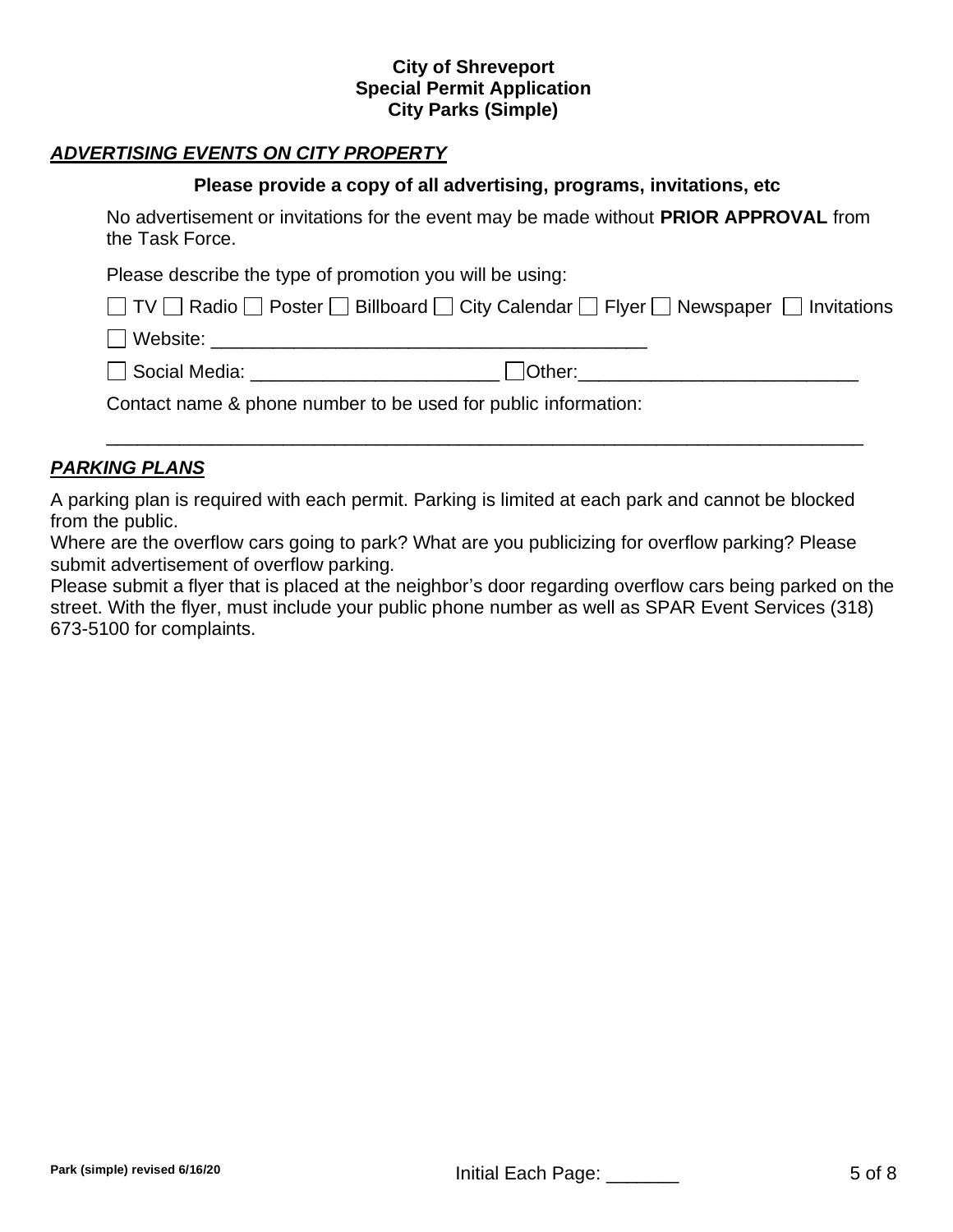# *INSURANCE REQUIREMENTS (if required):*

For the application to be approved, the applicant must submit a City-Approved Certificate of Liability Insurance naming the City of Shreveport as the additional insured. The Certificate must have the City of Shreveport as the certificate holder. **The Insured must match the Producing Organization or Applicant's Name and information.** The Certificate of insurance must be submitted with this permit application. The time limit on the policy must include set-up and takedown times, as well as the time of the event. The beginning of the set-up is to include deliveries prior to the event date, such as tents, flowers, decorations, portable toilets, etc. User's insurance is to be written by companies licensed to do business in the State of Louisiana at the time the policies are issued and should be written by companies with A.M. Best ratings of B+VII or better. The Applicant will, at his/her own expense, provide and maintain certain insurance in full force and effect at all times during the term of the agreement. Such insurance, at a minimum, must include the following coverage's and limits of liability.

- a) **Commercial General Liability Insurance (CGL)** in the amount not less than a combined single amount (each occurrence) of \$1,000,000 (One Million) and a general aggregate of \$2,000,000 (Two Million). The policy should be endorsed to name the City and the property owner as additional insured. The policy should contain the following endorsements in favor of the Owner:
	- **a. Waiver of Subrogation Endorsement**
	- **b. Thirty (30) day notice of Cancellation Endorsement**
	- **c. Additional Insured Endorsement Naming City of Shreveport**
- b) The CGL policy must be endorsed to remove the liquor liability exclusion contained in the policy if the contractor intends to allow the sale, serving, or consumption of alcoholic beverages at the event. Host Liquor Liability is required if not already in the policy.
- c) Insurance types, limits, & prices are subject to change, depending on the type of event.
- d) **Worker's Compensation Insurance** as required by laws of the State of Louisiana and Employer's Liability Insurance in a minimum amount of \$1,000,000 (one million). The policy should contain the following endorsements in favor of the Owner:
	- **a. Waiver of Subrogation Endorsement**
	- **b. Thirty (30) day notice of Cancellation Endorsement**
	- **c. Additional Insured Endorsement Naming City of Shreveport**
- e) **Business Automobile Liability Coverage** will protect against all claims for bodily injury or property damage, covering all owned, non-owned, and hired vehicles used in connection with the work including loading and unloading with minimum limits of \$100,000 (One Hundred Thousand) per person and \$300,000 (Three Hundred Thousand) per accident. The policy should contain the following endorsements in favor of the Owner:
	- **a. Waiver of Subrogation Endorsement**
	- **b. Thirty (30) day notice of Cancellation Endorsement**
	- **c. Additional Insured Endorsement Naming City of Shreveport**
- **f) NO SUBSITUTIONS OR CHANGES TO INSURANCE REQUIREMENTS WILL BE ALLOWED UNLESS APPROVED BY THE CITY OF SHREVEPORT, RISK MANAGER.** Current Risk Manager: Evelyn Kelly, (318) 673-5540.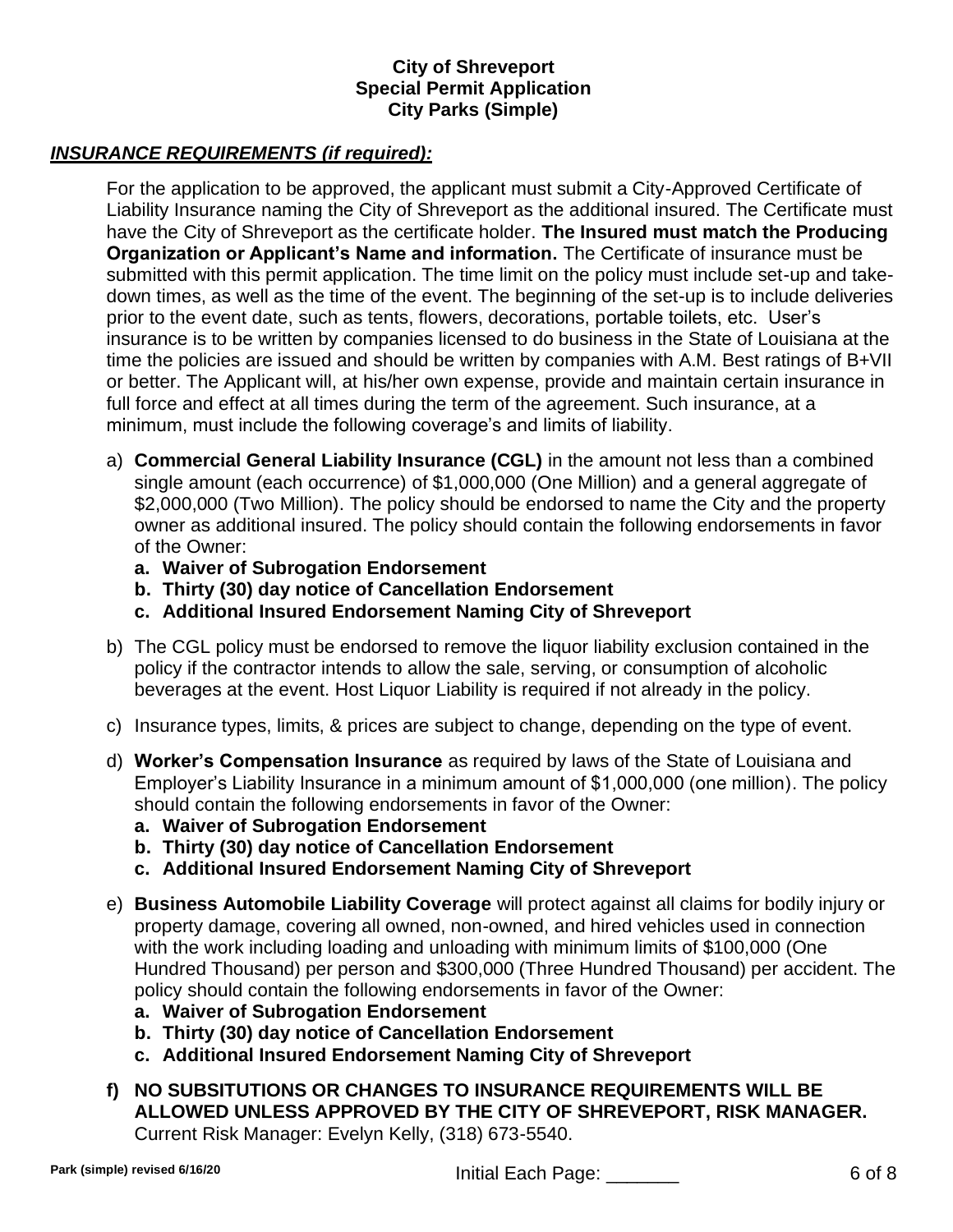#### *HOLD HARMLESS CLAUSE*

Applicants (Organizations/Applicant) will indemnify, defend and hold harmless the City of Shreveport, its agents, its employees and authorized volunteers from and against all claims, damages, losses and expenses, including attorney's fees, arising out of the permitted activity or conduct of permittee's operation of the event if such claim (1) is attributable to personal injury, bodily injury, disease or death or injury to or destruction of property, including the loss of uses there from and (2) is not caused by any negligent act or omission of willful misconduct of the City of Shreveport or its employees acting within the scope of their employment.

The City of Shreveport shall not be liable for Applicants' inability to hold the permitted activity for any reason including, but not limited to, catastrophe, act of war, civil disturbance, global pandemic, public health emergency, act of God or similar contingency beyond the reasonable control of the City of Shreveport. Applicants shall take all such measures as may be necessary to develop contingency plans to mitigate any disruption for such permitted activity. Applicants will indemnify, defend and hold harmless the City of Shreveport, its agents, its employees and authorized volunteers from and against all claims, damages, losses and expenses, including attorney's fees, arising out of the Applicants' inability to hold the permitted activity.

#### *APPLICANT STATMENT*

I, the undersigned, do attest that the information provided is true and correct to the best of my knowledge. If any part of this application IS NOT TRUE, then the application WILL BE REJECTED and/or the contract WILL BE VOIDED. I understand that it is my responsibility to ensure compliance with the following:

- a) The observance of all applicable laws and ordinances;
- b) Any stipulations or restrictions of the permit;
- c) The applicant will assume any and all liabilities that may arise by the permitted activity as noted in the above Hold Harmless Clause; and
- d) Applicant will notify the Division Manager of Event Services, (Catherine Kennedy) or designee, in writing if any of the information given in this application changes **ten (10) days prior to the first day of the event.**

\_\_\_\_\_\_\_\_\_\_\_\_\_\_\_\_\_\_\_\_\_\_\_\_\_\_\_\_\_\_\_\_ Signature of Person Requesting Permit